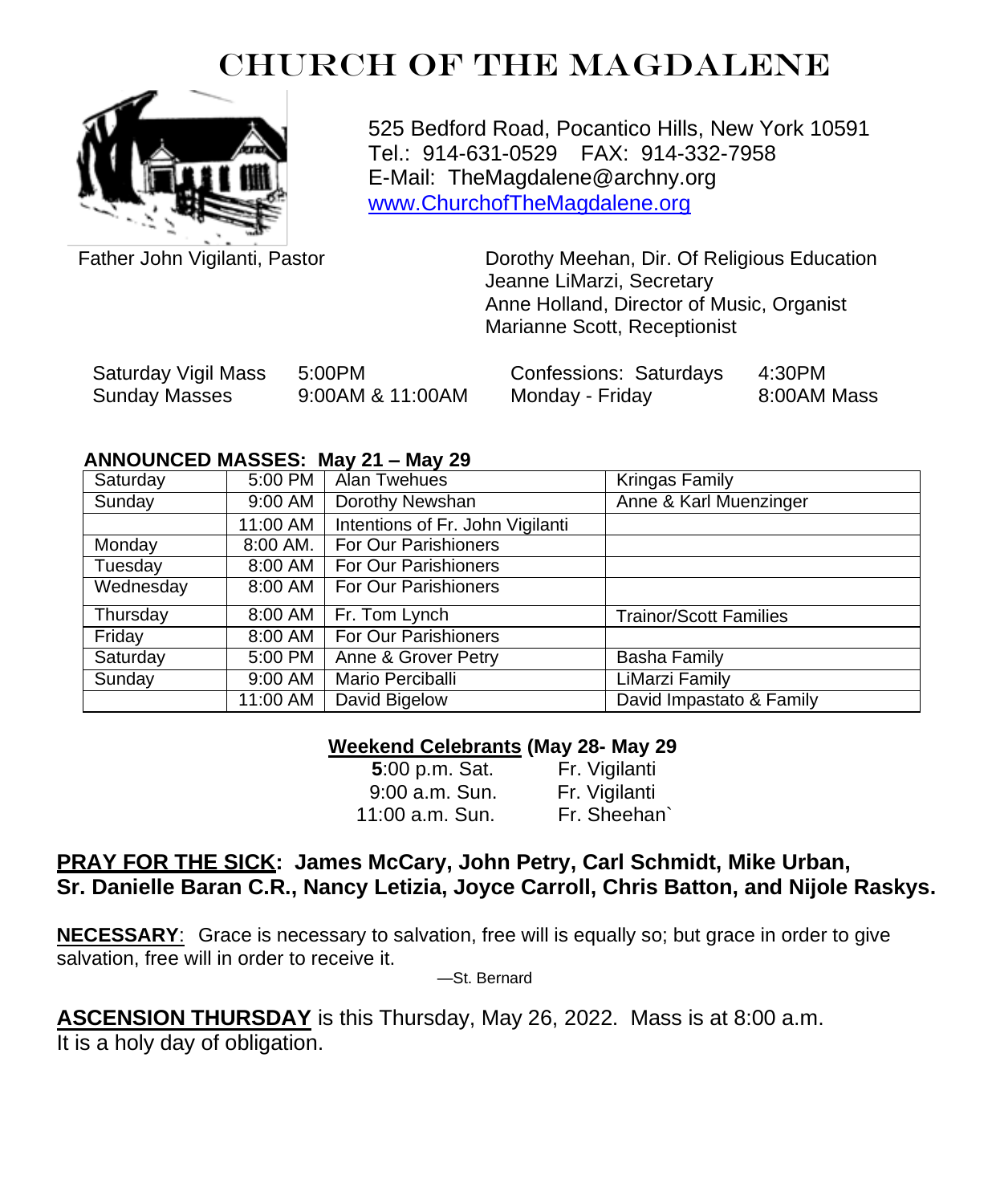## **PARISH CALENDAR**

| May 24 (Tues.) | 6:00 p.m. | <b>Religious Education Volunteer Dinner</b>    |
|----------------|-----------|------------------------------------------------|
| May 26 (Thur.) | 8:00a.m.  | Ascension of the Lord - Holy Day of Obligation |
| May 28(Sat.)   |           | Men's AA - 7:45-8:45 & 9:00-10:00 a.m.         |
| May 30 (Mon.)  |           | No Mass - Memorial Day                         |
| June 5 (Sun.)  |           | <b>Pentecost</b>                               |

**CONGRATULATONS TO OUR CONFIRMANDIS** who made their Confirmation on Tuesday, May 17, 2021: **Andre Joseph Altieri**, **, Emily Colette Andersen, Nathaniel Sebastian Barreto, Ciara Anne Breen, Cody Anthony Choi, Abigail Joan Church, Antonia Valerie Fanelli, Gemma Carmela Fante, Braden Michael Feeney, Benjamin Sebastian Meyer, Caroline Catherine Pastore, Colleen Isabella Quadrino, Julia Therese Ryan, Robert Christopher Scott, Miles James Sheridan and Alessandro Vincent Soto.**

**We would like to thank Stephanie Fuller, Cathy Chulla and Margarita Meyer, our 8th grade teachers. Also, thank you to Sarina Choi and Anne Duignan our Confirmation coordinators.**

**RETURNING TO ORDINARY LIFE:** Six weeks into our Easter rejoicing, the Church gives us readings today that start preparing us for a return to ordinary life. The Acts of the Apostles and the Gospel both dwell on proper daily behavior for followers of Jesus, while the reading from Revelation reminds us why we bother with laws at all. In Acts, leaders of the church meet to discuss which essential elements of the Mosaic Law converts must obey if they wish to be disciples of Jesus Christ. John's Gospel reflects back to the Last Supper discourse when Jesus himself emphasizes the importance of obeying God's commandments. Observing God's law, says Jesus, shows a desire to be intimate with the Lord. We follow rules not for their own sake, but to love God and neighbor better. This more excellent love brings us closer to Revelation's vision of paradise, gleaming with "the splendor of God."

**CHILDREN'S MEMORIAL MASS** will be held on Saturday, June 4<sup>th</sup> at 11:00 a.m. at St. Elizabeth Ann Seton Church, 1377 E. Main St., Shrub Oak, NY. It is their 29<sup>th</sup> Annual Children's Memorial Mass where you join together to bear one another's burdens and pray to God for comfort, strength and renewal. If your child's name has never been submitted for inclusion in the Memorial Mass, please call our parish office at 914-528-3547. Light refreshments after the Mass

**CARDINAL'S APPEAL 2022:** Every gift counts! You may fill out an envelope or go to: cardinalsappeal.org/donate. **Please be sure to make out your check to the Cardinal's Appeal. As of May 13, we have 112 participants who have pledged \$72,651.** Our goal was \$59,000. Thank you to all who have donated to the Appeal!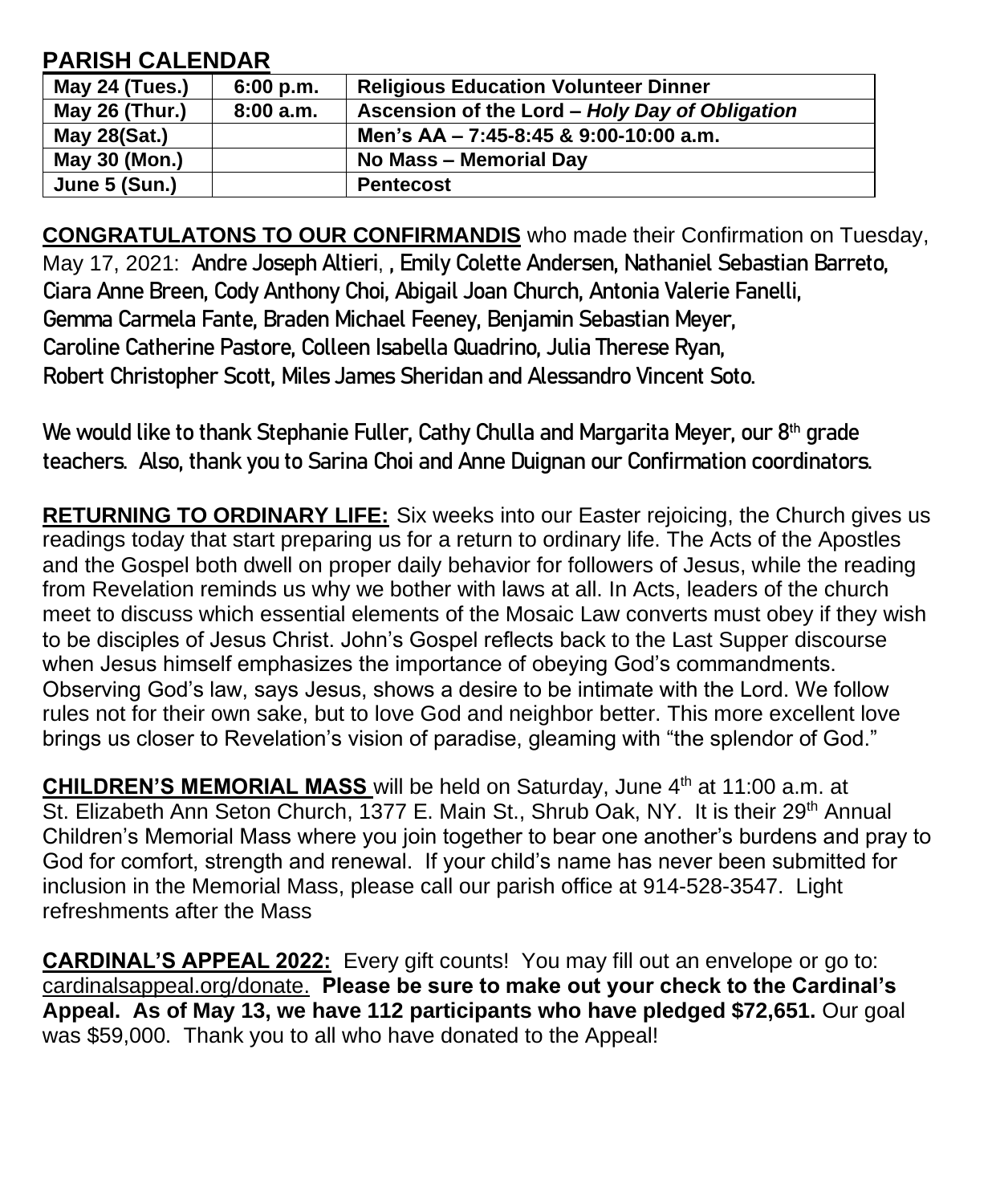Dear Parishioners:

Last week was not an easy week. I was forced to skip weekday mass Monday thru Thursday due to chest congestion. I sought out a walk-in urgent care for a chest x-ray and ended up with three prescriptions. It was important for me to be well in order to take on a very busy weekend with a wedding rehearsal and wedding, a burial, four baptisms, and two Sunday masses. The upside was that I lost 4 pounds, the hard way.

- 1. Netflix has decided not to move forward with their production in our area and therefore would have no need for the use of our church hall.
- 2. Last weekend's attendance: 5pm, 63; 9am, 93; 11am, 58. Live stream: 137 households watched live, 50 watched later.
- 3. We congratulate our religious education students who were confirmed this evening. A very special thanks to Dot Meehan and all our volunteers who ensured that we had another successful year, despite being handicapped by the still-present Covid virus.
- 4. As we approach my 50<sup>th</sup> anniversary, I would like to thank Jeanne LiMarzi and Marianne Scott for their unenviable work on the logistics involved in preparing for the brunch at Sleepy Hollow Country Club. Parents involved in preparing for their child's wedding and reception know that it sounds a lot easier than it really is. Since the number of attendees has reached 400, the affair will take place in the large tent beside the mansion. Depending on the weather, we may have a beautiful view of the Hudson Valley. Valet parking will be available.
- 5. Still no word from the diocese on how the transition will take place here at the Magdalene at the end of June. I have had to put on hold one baptism and two memorial services for the month of July until we have a clear picture if there will be a priest in residence.
- 6. Please be cautious with Covid. We noticed that mass attendance was down last weekend and more people were wearing masks. Continue with the safety precautions you feel most comfortable with. While some